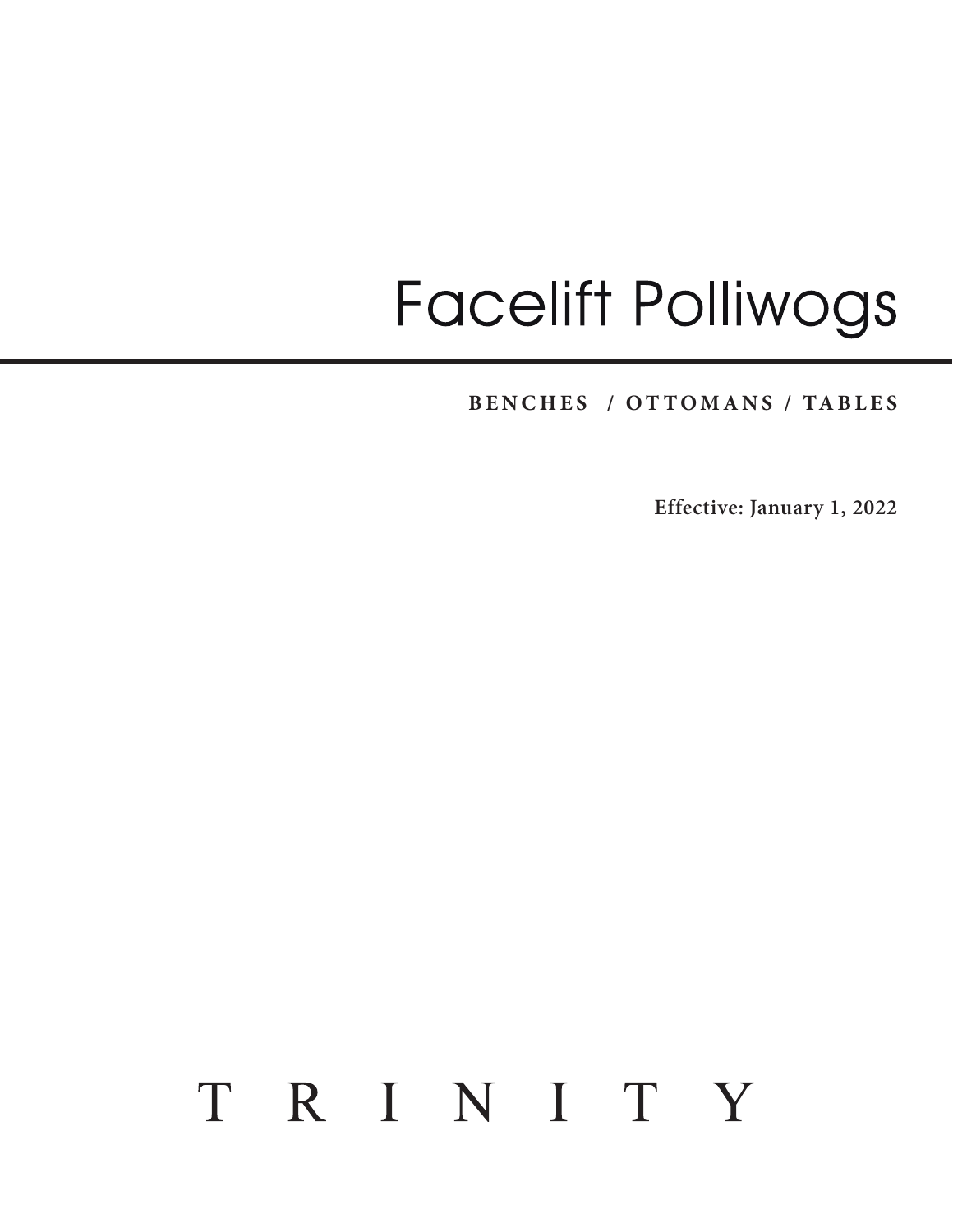TRINITY

| Date: | age, | .<br>Mo<br>nification.<br>. | Description:<br>. |
|-------|------|-----------------------------|-------------------|
|       |      |                             |                   |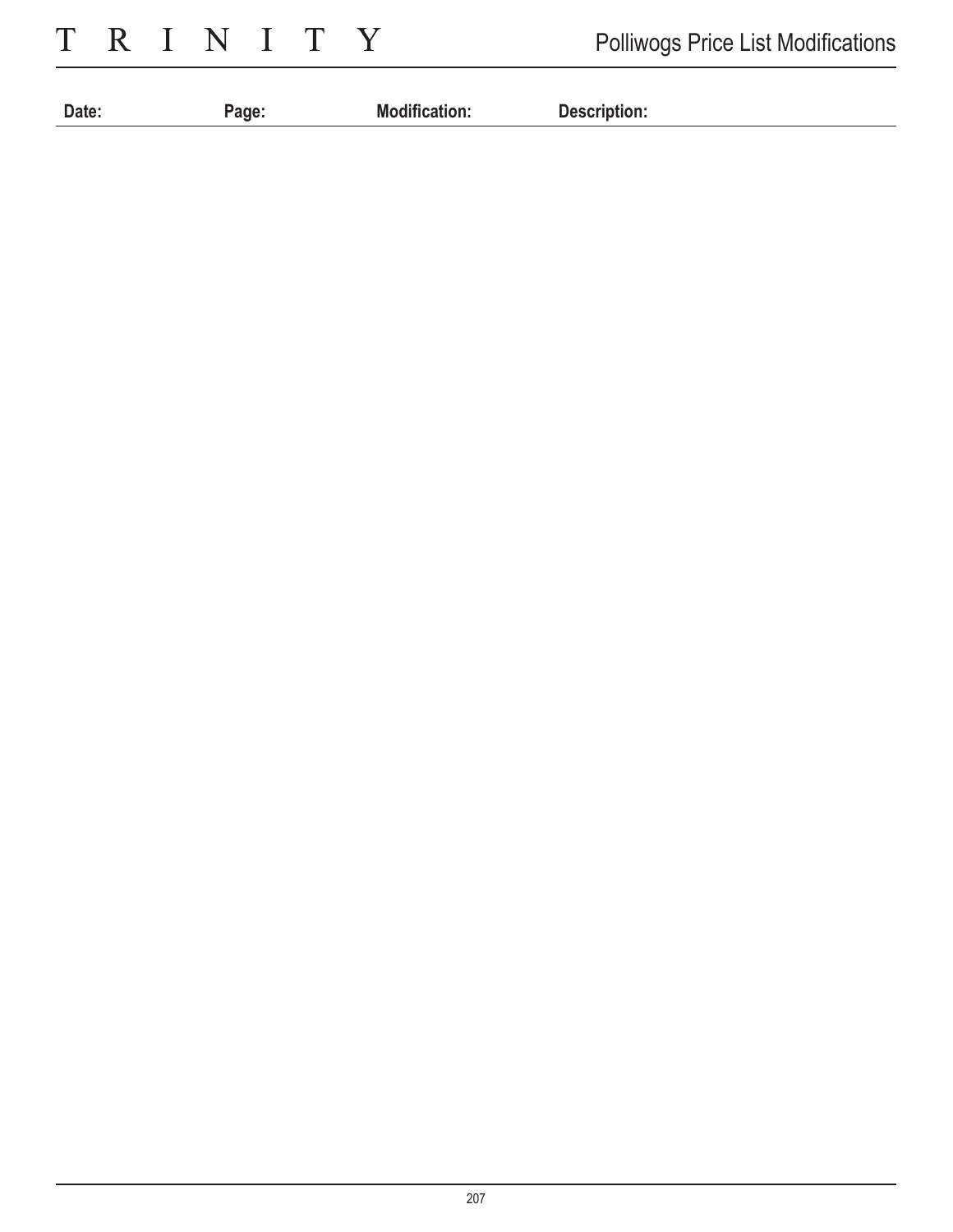#### R  $\mathbf I$ N  $\mathbf I$ T Y T

### Facelift Polliwogs

### **DESCRIPTION:**

- Upholstery Frames: Hardwood Plywood
- Seat: High Density Polyurethane Foam Over Hardwood Plywood
- Upholstered Covers: Attached w/ Velcro / Removable For Maintenance
- Antimicrobial Moisture Barrier Fully Encapsulates All Foam Areas
- Round Black Plastic Feet / Removable For Maintenance
- Ganging Connectors Standard
- Leather Upholstery Is Available
- Lifetime Warranty

### **OPTIONS:**

|       | ישוועו וט |  |
|-------|-----------|--|
| LC.   |           |  |
| NLC I |           |  |
| CС    |           |  |
|       |           |  |

| <b>BENCHES</b>                          | ITEM#:     |            |                                      |              |                | SPECIFICATIONS   GRADES   LIST PRICES:                        |                  |      |      |                                                |      |      |      |      |      |
|-----------------------------------------|------------|------------|--------------------------------------|--------------|----------------|---------------------------------------------------------------|------------------|------|------|------------------------------------------------|------|------|------|------|------|
| SMALL BENCH / FULLY UPHOLSTERED         |            | Seat: 14"h | Overall: 18"w 30"d 14"h              |              |                | Arm: $n/a$                                                    | Weight: TBD lbs. |      |      | <b>COM:</b> 2.75 yds.<br>COL: 50 sq.ft.        |      |      |      |      |      |
|                                         |            | COM        | COL                                  | $\mathbf{1}$ | $\overline{2}$ | 3                                                             | 4                | 5    | 6    | $\overline{7}$                                 | 8    | 9    | 10   | L1   | L2   |
|                                         | 1540-l     | 645        | 710                                  | 737          | 801            | 864<br>Small Size - In / Tight Seat / Removable Upholstery    | 928              | 992  | 1055 | 1119                                           | 1183 | 1246 | 1310 | 1385 | 1614 |
| In                                      | 1540-O     | 645        | 710                                  | 737          | 801            | 864<br>Small Size - Out / Tight Seat / Removable Upholstery   | 928              | 992  | 1055 | 1119                                           | 1183 | 1246 | 1310 | 1385 | 1614 |
| Out                                     | 1540-I/O R | 136        | 149<br>Replacement Upholstery Covers | 256          | 319            | 383                                                           | 446              | 510  | 574  | 637                                            | 701  | 765  | 828  | 891  | 1120 |
| <b>MEDIUM BENCH / FULLY UPHOLSTERED</b> |            | Seat: 18"h | Overall: 24"w 40"d 18"h              |              |                | Arm: n/a                                                      | Weight: TBD lbs. |      |      | <b>COM:</b> 3.00 yds.<br>COL: 54 sq.ft.        |      |      |      |      |      |
|                                         |            | COM        | COL                                  | $\mathbf{1}$ | $\overline{2}$ | 3                                                             | 4                | 5    | 6    | $\overline{7}$                                 | 8    | 9    | 10   | L1   | L2   |
|                                         | 1541-l     | 908        | 999                                  | 998          | 1068           | 1138<br>Medium Size - In / Tight Seat / Removable Upholstery  | 1208             | 1278 | 1348 | 1418                                           | 1488 | 1558 | 1628 | 1711 | 1963 |
| In                                      | 1541-O     | 908        | 999                                  | 998          | 1068           | 1138<br>Medium Size - Out / Tight Seat / Removable Upholstery | 1208             | 1278 | 1348 | 1418                                           | 1488 | 1558 | 1628 | 1711 | 1963 |
| Out                                     | 1541-I/O R | 160        | 176<br>Replacement Upholstery Covers | 291          | 361            | 431                                                           | 501              | 571  | 641  | 711                                            | 781  | 851  | 921  | 990  | 1242 |
| <b>LARGE BENCH / FULLY UPHOLSTERED</b>  |            | Seat: 18"h | Overall: 30"w 50"d 18"h              |              |                | Arm: n/a                                                      | Weight: TBD lbs. |      |      | <b>COM:</b> 3.25 yds.<br><b>COL:</b> 59 sq.ft. |      |      |      |      |      |
|                                         |            | COM        | COL                                  | $\mathbf{1}$ | $\overline{2}$ | 3                                                             | 4                | 5    | 6    | $\overline{7}$                                 | 8    | 9    | 10   | L1   | L2   |
|                                         | $1542 - 1$ | 1192       | 1311                                 | 1280         | 1356           | 1433<br>Large Size - In / Tight Seat / Removable Upholstery   | 1509             | 1585 | 1662 | 1738                                           | 1814 | 1891 | 1967 | 2058 | 2333 |
| In.                                     | 1542-0     | 1192       | 1311                                 | 1280         | 1356           | 1433<br>Large Size - Out / Tight Seat / Removable Upholstery  | 1509             | 1585 | 1662 | 1738                                           | 1814 | 1891 | 1967 | 2058 | 2333 |
|                                         | 1542-I/O R | 179        | 197<br>Replacement Upholstery Covers | 322          | 399            | 475                                                           | 551              | 628  | 704  | 780                                            | 857  | 933  | 1010 | 1085 | 1360 |
|                                         | Out        |            |                                      |              |                |                                                               |                  |      |      |                                                |      |      |      |      |      |
|                                         |            |            |                                      |              |                |                                                               |                  |      |      |                                                |      |      |      |      |      |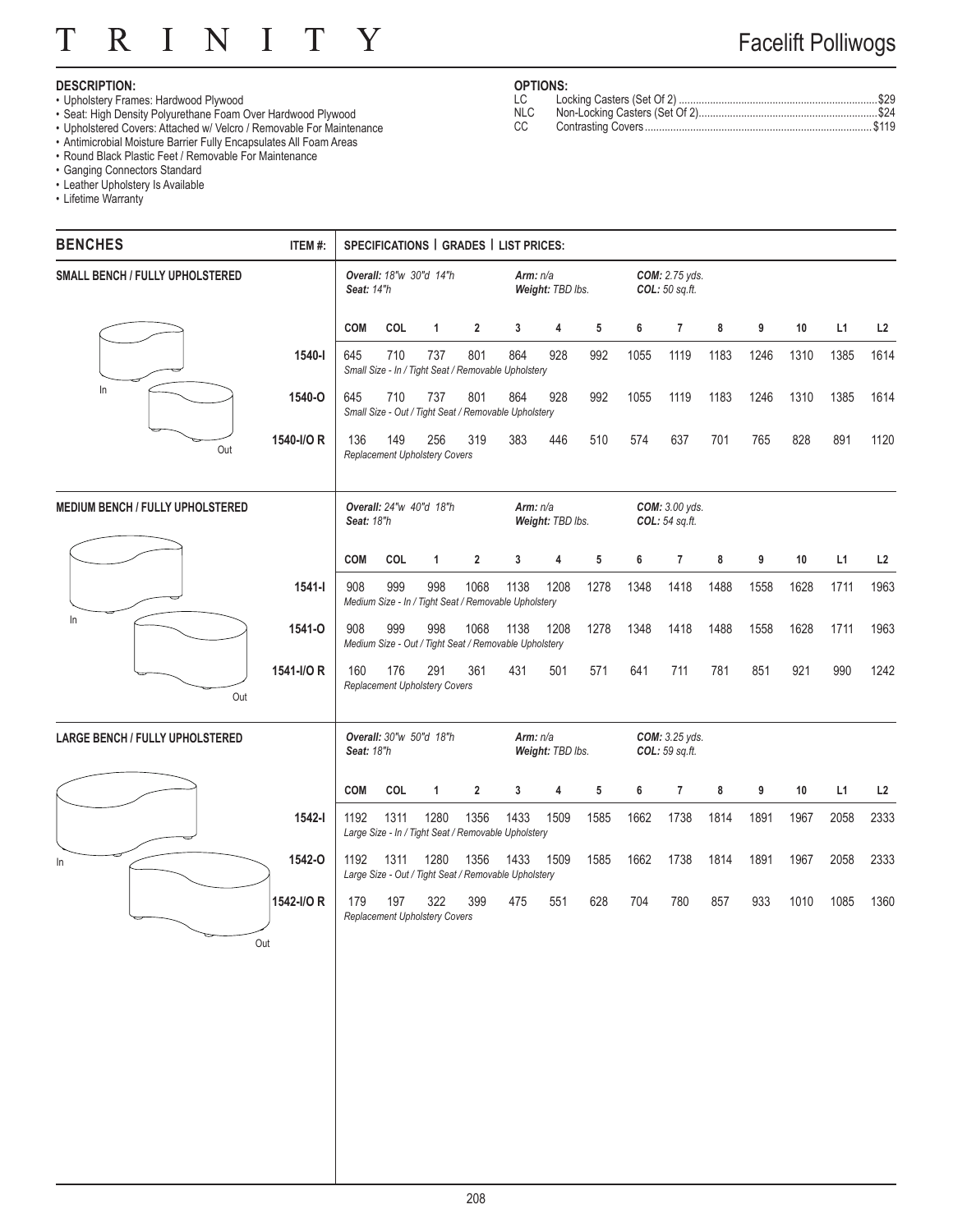#### R  $\overline{I}$ N  $\mathbf I$ T Y T

## Facelift Polliwogs

### **DESCRIPTION:**

- Upholstery Frames: Hardwood Plywood
- Seat: High Density Polyurethane Foam Over Hardwood Plywood
- Upholstered Covers: Attached w/ Velcro / Removable For Maintenance
- Antimicrobial Moisture Barrier Fully Encapsulates All Foam Areas
- Round Black Plastic Feet / Removable For Maintenance
- Ganging Connectors Standard
- Leather Upholstery Is Available
- Lifetime Warranty

### **OPTIONS:**

| LC.<br>NLC. |  |
|-------------|--|
|             |  |
|             |  |
| CС          |  |

| <b>OTTOMANS</b>                                           | ITEM#:    |            | SPECIFICATIONS   GRADES   LIST PRICES: |                                      |                                                       |                                                        |                  |                 |      |                                  |      |      |      |      |      |
|-----------------------------------------------------------|-----------|------------|----------------------------------------|--------------------------------------|-------------------------------------------------------|--------------------------------------------------------|------------------|-----------------|------|----------------------------------|------|------|------|------|------|
| <b>SMALL ROUND OTTOMAN /</b><br>FULLY UPHOLSTERED         |           | Seat: 14"h |                                        | Overall: 18" Diameter 14"h           |                                                       | Arm: n/a                                               | Weight: TBD lbs. |                 |      | COM: 2.00 yds.<br>COL: 36 sq.ft. |      |      |      |      |      |
|                                                           |           | <b>COM</b> | COL                                    | $\mathbf{1}$                         | $\overline{2}$                                        | 3                                                      | 4                | 5               | 6    | $\overline{7}$                   | 8    | 9    | 10   | L1   | L2   |
|                                                           | 1543-18D  | 426        | 469                                    | 492                                  | 537<br>Small Size / Tight Seat / Removable Upholstery | 581                                                    | 626              | 670             | 715  | 759                              | 804  | 848  | 893  | 940  | 1101 |
|                                                           | 1543-18DR | 82         | 91                                     | 167<br>Replacement Upholstery Covers | 212                                                   | 256                                                    | 301              | 345             | 390  | 434                              | 479  | 523  | 568  | 608  | 769  |
| <b>MEDIUM ROUND OTTOMAN /</b><br><b>FULLY UPHOLSTERED</b> |           | Seat: 18"h |                                        | Overall: 24" Diameter 18"h           |                                                       | Arm: n/a                                               | Weight: 46 lbs.  |                 |      | COM: 2.25 yds.<br>COL: 41 sq.ft. |      |      |      |      |      |
|                                                           |           | <b>COM</b> | COL                                    | $\mathbf{1}$                         | $\overline{2}$                                        | 3                                                      | 4                | $5\phantom{.0}$ | 6    | $\overline{7}$                   | 8    | 9    | 10   | L1   | L2   |
|                                                           | 1543-24D  | 651        | 716                                    | 717                                  | 768                                                   | 819<br>Medium Size / Tight Seat / Removable Upholstery | 870              | 921             | 972  | 1022                             | 1073 | 1124 | 1175 | 1229 | 1412 |
|                                                           | 1543-24DR | 96         | 106                                    | 193<br>Replacement Upholstery Covers | 244                                                   | 295                                                    | 346              | 397             | 447  | 498                              | 549  | 600  | 651  | 698  | 881  |
| <b>LARGE ROUND OTTOMAN /</b><br><b>FULLY UPHOLSTERED</b>  |           | Seat: 18"h |                                        | Overall: 30" Diameter 18"h           |                                                       | Arm: n/a                                               | Weight: TBD lbs. |                 |      | COM: 2.50 yds.<br>COL: 45 sq.ft. |      |      |      |      |      |
|                                                           |           | <b>COM</b> | COL                                    | $\mathbf{1}$                         | $\overline{2}$                                        | 3                                                      | 4                | $\sqrt{5}$      | 6    | $\overline{7}$                   | 8    | 9    | 10   | L1   | L2   |
|                                                           | 1543-30D  | 766        | 842                                    | 839                                  | 896<br>Large Size / Tight Seat / Removable Upholstery | 953                                                    | 1010             | 1068            | 1125 | 1182                             | 1240 | 1297 | 1354 | 1416 | 1622 |
|                                                           | 1543-30DR | 116        | 127                                    | 224<br>Replacement Upholstery Covers | 281                                                   | 339                                                    | 396              | 453             | 510  | 568                              | 625  | 682  | 739  | 793  | 999  |
|                                                           |           |            |                                        |                                      |                                                       |                                                        |                  |                 |      |                                  |      |      |      |      |      |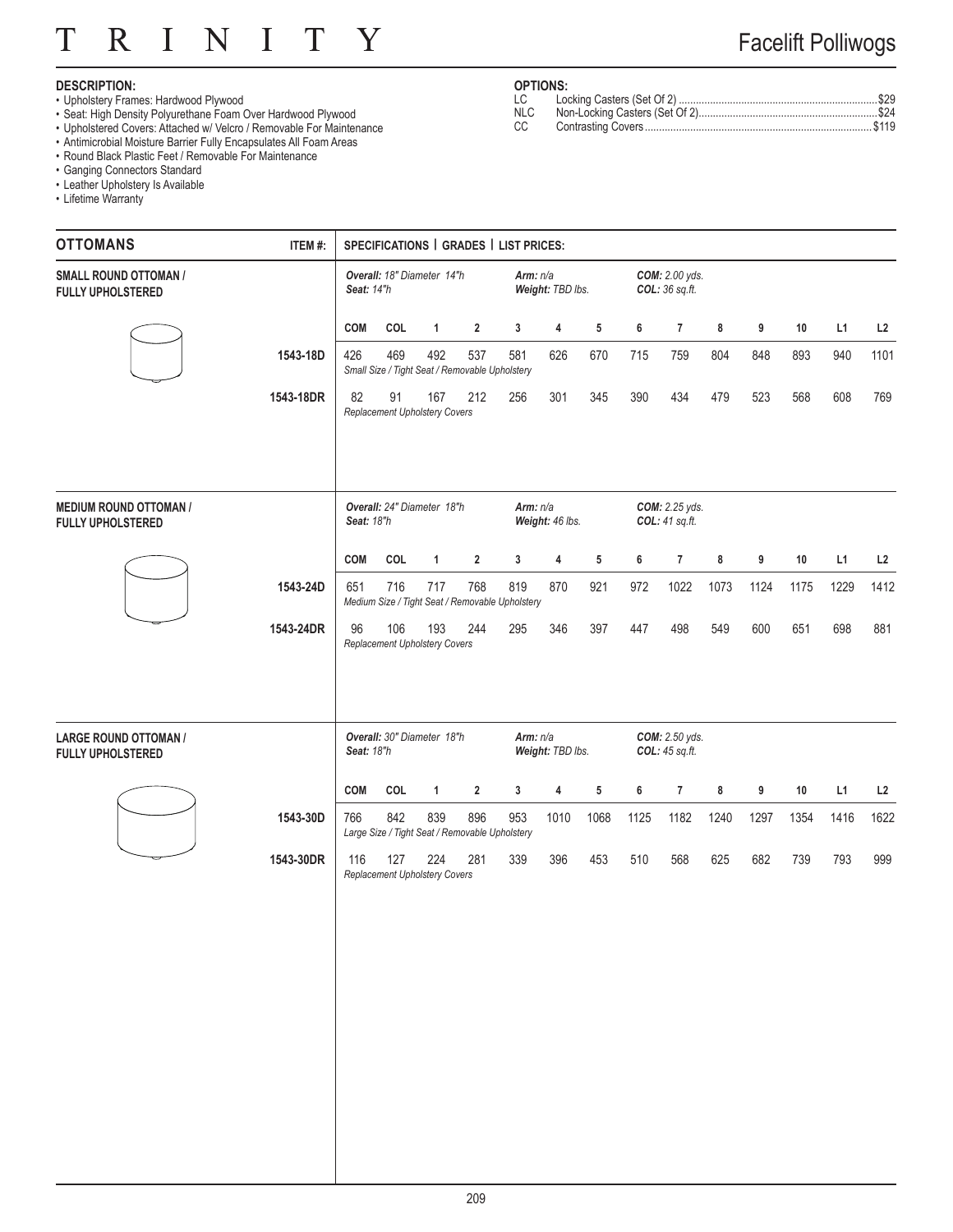#### R  $\mathbf I$ N  $\mathbf I$ T Y T

## Facelift Polliwogs

### **DESCRIPTION:**

- Upholstery Frames: Hardwood Plywood
- Table Top: High Pressure Laminate Top Over Plywood Core
- Upholstered Covers: Attached w/ Velcro / Removable For Maintenance
- Antimicrobial Moisture Barrier Fully Encapsulates All Foam Areas
- Round Black Plastic Feet / Removable For Maintenance
- Ganging Connectors Standard
- Leather Upholstery Is Available
- Lifetime Warranty

### **OPTIONS:**

| LC —       |  |
|------------|--|
| <b>NLC</b> |  |
| CC         |  |
|            |  |

| <b>TABLES</b>                                          | ITEM#:    |            | SPECIFICATIONS   GRADES   LIST PRICES: |              |                |                                                                        |                  |      |      |                                  |      |      |      |      |      |
|--------------------------------------------------------|-----------|------------|----------------------------------------|--------------|----------------|------------------------------------------------------------------------|------------------|------|------|----------------------------------|------|------|------|------|------|
| <b>SMALL ROUND TABLE /</b><br><b>UPHOLSTERED BASE</b>  |           | Seat: 14"h | Overall: 18" Diameter 14"h             |              |                | Arm: $n/a$                                                             | Weight: TBD lbs. |      |      | COM: 1.25 yds.<br>COL: 23 sq.ft. |      |      |      |      |      |
|                                                        |           | <b>COM</b> | COL                                    | $\mathbf{1}$ | $\overline{2}$ | 3                                                                      | 4                | 5    | 6    | $\overline{7}$                   | 8    | 9    | 10   | L1   | L2   |
|                                                        | 1544-18T  | 524        | 577                                    | 546          | 572            | 597<br>Small Size / High Pressure Laminate Top / Removable Upholstery  | 623              | 648  | 674  | 699                              | 725  | 750  | 776  | 809  | 901  |
|                                                        | 1544-18TR | 82         | 91<br>Replacement Upholstery Covers    | 129          | 154            | 180                                                                    | 205              | 231  | 256  | 282                              | 307  | 333  | 358  | 385  | 477  |
| <b>MEDIUM ROUND TABLE /</b><br><b>UPHOLSTERED BASE</b> |           | Seat: 18"h | Overall: 24" Diameter 18"h             |              |                | Arm: n/a                                                               | Weight: TBD lbs. |      |      | COM: 1.50 yds.<br>COL: 27 sq.ft. |      |      |      |      |      |
|                                                        |           | <b>COM</b> | COL                                    | $\mathbf{1}$ | $\overline{2}$ | 3                                                                      | 4                | 5    | 6    | $\overline{7}$                   | 8    | 9    | 10   | L1   | L2   |
|                                                        | 1544-24T  | 794        | 873                                    | 814          | 846            | 878<br>Medium Size / High Pressure Laminate Top / Removable Upholstery | 910              | 941  | 973  | 1005                             | 1037 | 1069 | 1101 | 1141 | 1256 |
|                                                        | 1544-24TR | 96         | 106<br>Replacement Upholstery Covers   | 155          | 187            | 218                                                                    | 250              | 282  | 314  | 346                              | 377  | 409  | 441  | 474  | 589  |
| <b>LARGE ROUND TABLE /</b><br>UPHOLSTERED BASE         |           | Seat: 18"h | Overall: 30" Diameter 18"h             |              |                | Arm: n/a                                                               | Weight: TBD lbs. |      |      | COM: 1.75 yds.<br>COL: 32 sq.ft. |      |      |      |      |      |
|                                                        |           | <b>COM</b> | COL                                    | $\mathbf{1}$ | $\overline{2}$ | 3                                                                      | 4                | 5    | 6    | $\overline{7}$                   | 8    | 9    | 10   | L1   | L2   |
|                                                        | 1544-30T  | 944        | 1038                                   | 956          | 988            | 1019<br>Large Size / High Pressure Laminate Top / Removable Upholstery | 1051             | 1083 | 1115 | 1147                             | 1178 | 1210 | 1242 | 914  | 1401 |
|                                                        | 1544-30TR | 116        | 127<br>Replacement Upholstery Covers   | 186          | 224            | 262                                                                    | 300              | 339  | 377  | 415                              | 453  | 491  | 529  | 123  | 609  |
|                                                        |           |            |                                        |              |                |                                                                        |                  |      |      |                                  |      |      |      |      |      |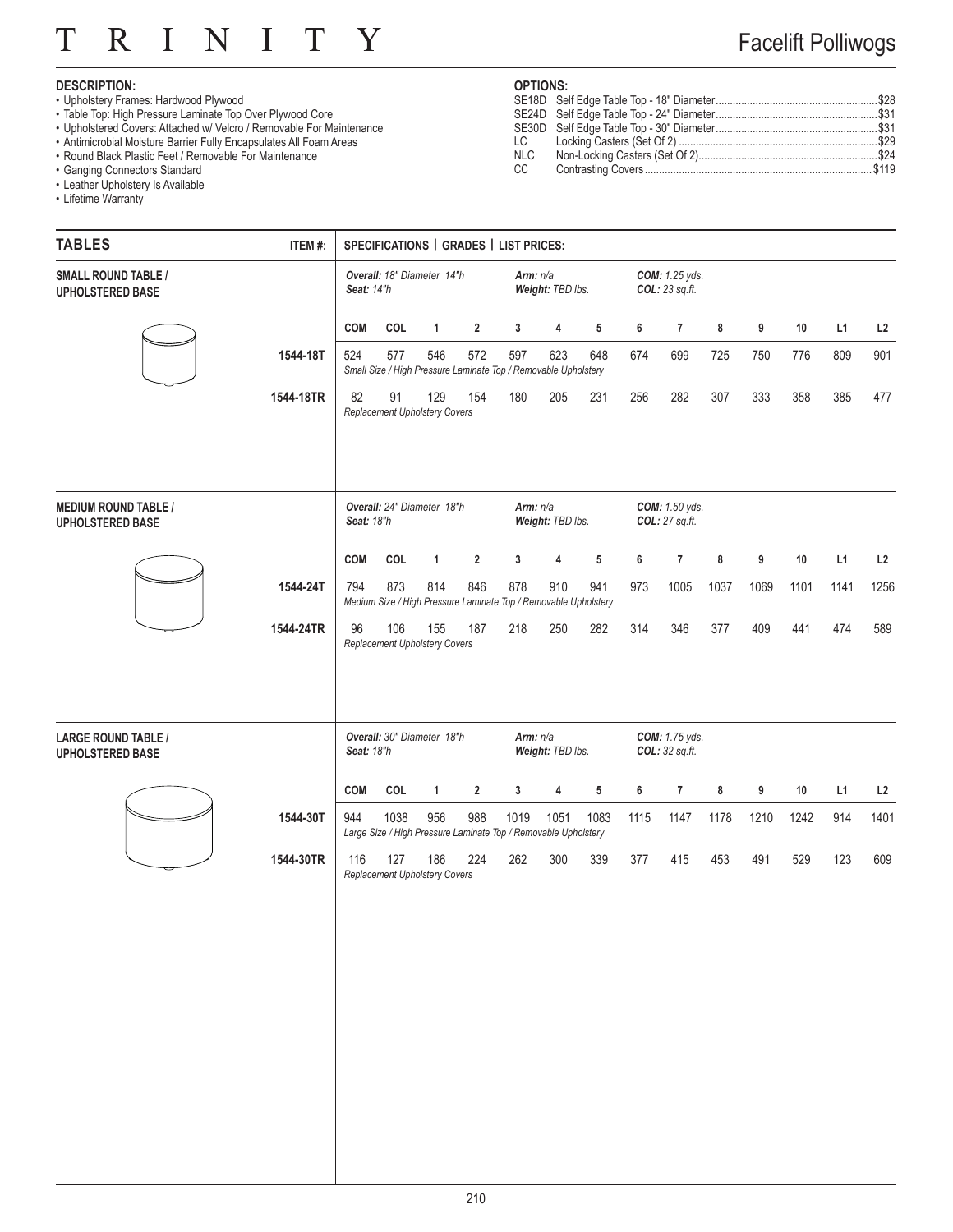#### T R  $\overline{I}$ N  $\overline{I}$ T Y

## Facelift Polliwogs

### **DESCRIPTION:**

- Upholstery Frames: Hardwood Plywood
- Table Top: High Pressure Laminate Top Over Plywood Core
- Upholstered Covers: Attached w/ Velcro / Removable For Maintenance
- Antimicrobial Moisture Barrier Fully Encapsulates All Foam Areas
- Round Black Plastic Feet / Removable For Maintenance
- Ganging Connectors Standard
- Leather Upholstery Is Available
- Lifetime Warranty

### **OPTIONS:**

| LC —       |  |
|------------|--|
| <b>NLC</b> |  |
| CC         |  |
|            |  |

| <b>TABLES</b>                                        | ITEM#:    |            |                                             |              | SPECIFICATIONS   GRADES   LIST PRICES:                                 |                                |                  |      |      |                                         |      |      |      |      |      |
|------------------------------------------------------|-----------|------------|---------------------------------------------|--------------|------------------------------------------------------------------------|--------------------------------|------------------|------|------|-----------------------------------------|------|------|------|------|------|
| TALL SMALL ROUND TABLE /<br><b>UPHOLSTERED BASE</b>  |           | Seat: 18"h | Overall: 18" Diameter 18"h                  |              |                                                                        | Arm: $n/a$<br>Weight: TBD lbs. |                  |      |      | <b>COM:</b> 1.25 yds.<br>COL: 23 sq.ft. |      |      |      |      |      |
|                                                      |           | COM        | COL                                         | $\mathbf{1}$ | $\overline{2}$                                                         | 3                              | 4                | 5    | 6    | $\overline{7}$                          | 8    | 9    | 10   | L1   | L2   |
|                                                      | 1545-18T  | 574        | 631                                         | 593          | 619<br>Small Size / High Pressure Laminate Top / Removable Upholstery  | 644                            | 670              | 695  | 721  | 746                                     | 772  | 797  | 822  | 858  | 950  |
|                                                      | 1545-18TR | 88         | 97<br><b>Replacement Upholstery Covers</b>  | 134          | 160                                                                    | 185                            | 211              | 236  | 262  | 287                                     | 312  | 338  | 363  | 392  | 483  |
| TALL MEDIUM ROUND TABLE /<br><b>UPHOLSTERED BASE</b> |           | Seat: 24"h | Overall: 24" Diameter 24"h                  |              |                                                                        | Arm: n/a                       | Weight: TBD lbs. |      |      | COM: 1.50 yds.<br>COL: 27 sq.ft.        |      |      |      |      |      |
|                                                      |           | <b>COM</b> | COL                                         | $\mathbf{1}$ | $\overline{2}$                                                         | 3                              | 4                | 5    | 6    | $\overline{7}$                          | 8    | 9    | 10   | L1   | L2   |
|                                                      | 1545-24T  | 714        | 786                                         | 739          | 771<br>Medium Size / High Pressure Laminate Top / Removable Upholstery | 803                            | 834              | 866  | 898  | 930                                     | 962  | 993  | 1025 | 1068 | 1182 |
|                                                      | 1545-24TR | 102        | 112<br><b>Replacement Upholstery Covers</b> | 160          | 192                                                                    | 224                            | 256              | 287  | 319  | 351                                     | 383  | 415  | 446  | 481  | 595  |
| TALL LARGE ROUND TABLE /<br><b>UPHOLSTERED BASE</b>  |           | Seat: 24"h | Overall: 30" Diameter 24"h                  |              |                                                                        | Arm: $n/a$                     | Weight: TBD lbs. |      |      | COM: 1.75 yds.<br>$COL: 32$ sq.ft.      |      |      |      |      |      |
|                                                      |           | <b>COM</b> | COL                                         | $\mathbf{1}$ | $\overline{2}$                                                         | 3                              | 4                | 5    | 6    | $\overline{7}$                          | 8    | 9    | 10   | L1   | L2   |
|                                                      | 1545-30T  | 961        | 1057                                        | 985          | 1023<br>Large Size / High Pressure Laminate Top / Removable Upholstery | 1061                           | 1099             | 1138 | 1176 | 1214                                    | 1252 | 1290 | 1328 | 1379 | 1516 |
|                                                      | 1545-30TR | 121        | 134<br><b>Replacement Upholstery Covers</b> | 191          | 229                                                                    | 268                            | 306              | 344  | 382  | 420                                     | 458  | 497  | 535  | 576  | 713  |

#### **CONFIGURATION EXAMPLES:**